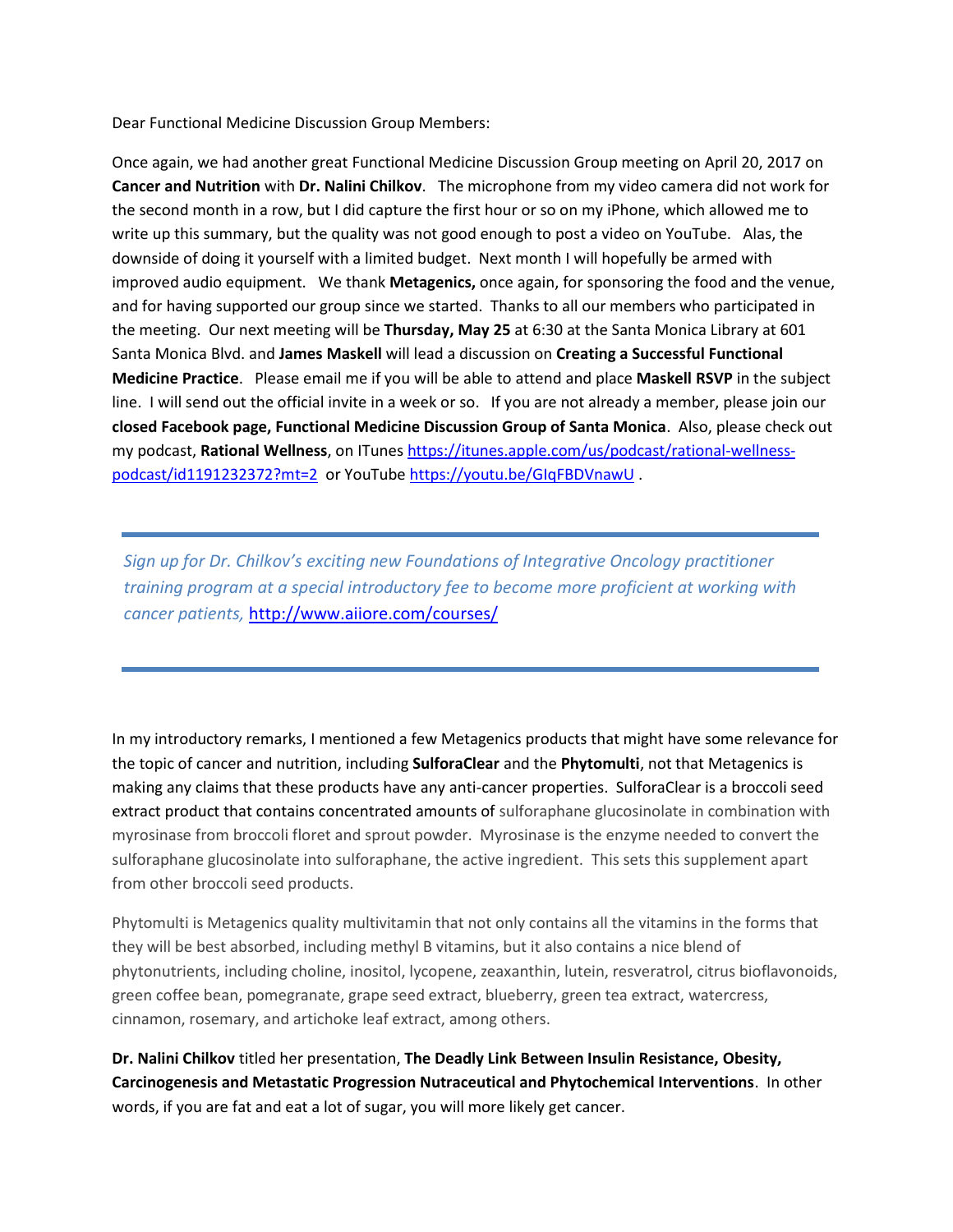I then introduced Dr. Chilkov: Dr. Nalini Chilkov, L.Ac., O.M.D. as a leading edge authority and pioneer in the field of Integrative Cancer Care, Cancer Prevention and Immune Enhancement. She is the Founder of the **American Institute of Integrative Oncology** and **IntegrativeCancerAnswers.com** and the author of the number one bestselling book "**32 Ways to Out Smart Cancer: How to Create A Body Where Cancer Cannot Thrive.**" Dr. Chilkov brings over 30 years of clinical experience, combining the best of Functional Medicine and Oriental Medicine.

Dr. Chilkov said that she wants Functional Medicine practitioners to feel comfortable working with people whose lives have been touched with cancer. She feels that it's important for front line clinicians to be able to answer questions from cancer patients and cancer survivors. As Functional Medicine practitioners, we can be great resources for these patients. She explained that she chose the specific topic that she did because metabolic syndrome, insulin resistance, and obesity are an epidemic and many clinicians don't know that this population has a 40% increased risk of cancer and cancer recurrence. These metabolic factors are not being dealt with by the oncologists. And whether we address it or not, we all have patients who are dealing with or have dealt with cancer in the past. There is an interesting study showing that primary care physicians don't know much about how to deal with these patients. And dealing with cancer patients is not even taught very much in Functional Medicine courses. There is now a shortage of oncologists and the way medicine is going in America, oncologists will have a short term, urgent care relationship with the patient and then the patient will get turned back to the primary care provider who doesn't know much about the health side of the cancer equation. They should get referred back to Functional Medicine doctors at that point, since we can address the overall health and lifestyle factors that can help their bodies to resist cancer recurrence.

Dr. Chilkov prefers to break the cancer journey into different phases. This helps the patient who is typically overwhelmed. First she likes to focus on helping the patient get through their treatment. Then, when the patient is done with treatment, we will talk about your recovery. The needs of the patient change from when they are first diagnosed; to when they are undergoing treatment and suffering side effects; when they are recovering after their treatments; and then when they are told by their oncologist that their treatment is done with and there are typically no aftercare recommendations. This is because cancer is treated as a short term, urgent care treatment plan. But it is really a lifestyle to be healthy if you have cancer risk. And you have to live differently if you don't want to have a cancer recurrence. Which is where Functional Medicine practitioners can come in.

There is also a large portion of patients who are stage III and IV who are living with cancer as a chronic illness. They are not cancer free, but they might live a long time and we want to give them a good quality of life.

Dr. Chilkov said that Functional Medicine practitioners have the toolbox to change outcomes and transform prognosis. A lot of the things we do can enhance oncology treatments, since we can do things that are synergistic or allow the patient to complete their treatments, since we can help to manage their side effects. We can provide the patient with a health model that does not exist in oncology, which is a disease model. Dr. Chilkov recommends reaching out to oncologists and try to develop relationships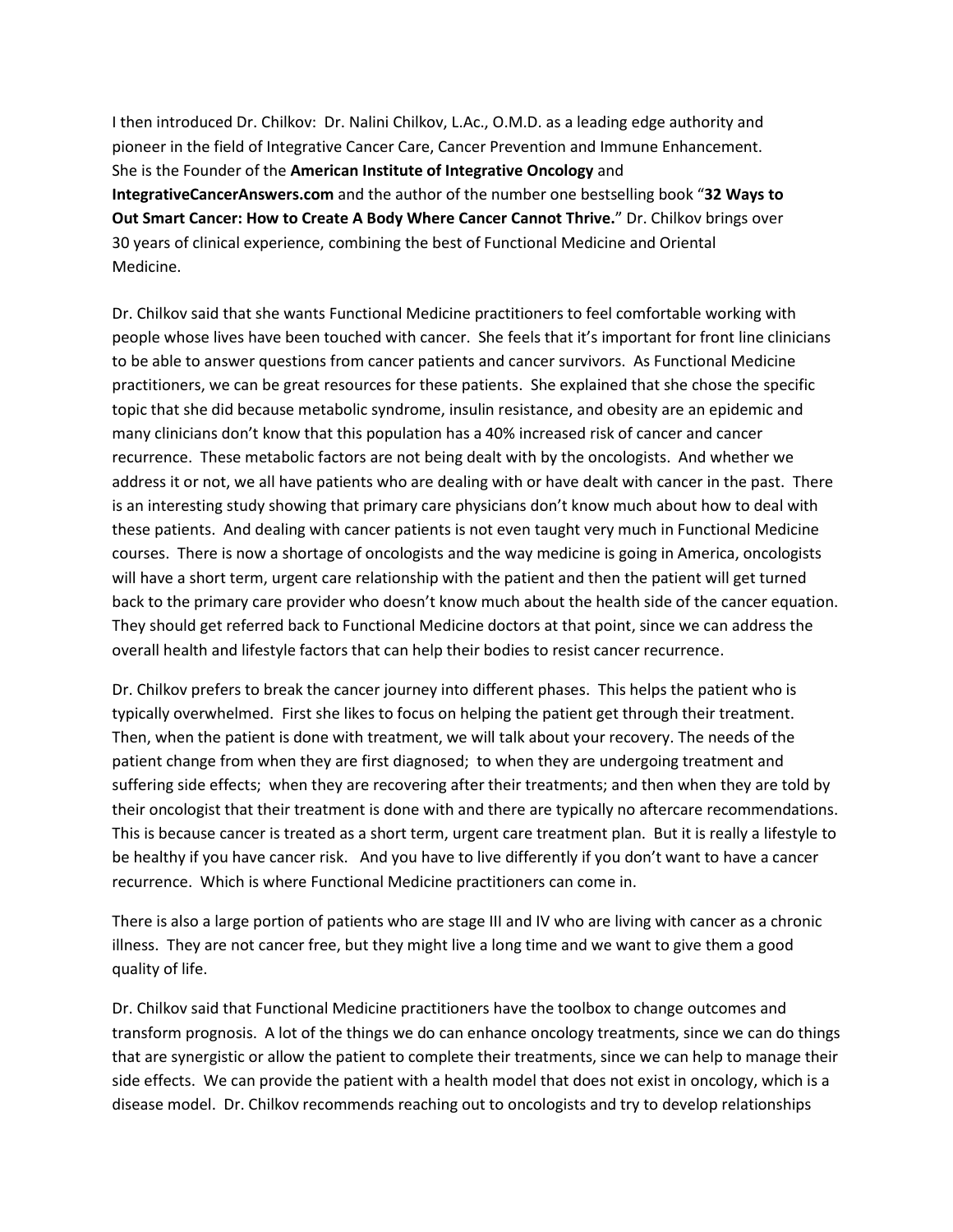with them, so you can become a respected part of the care team. The focus for us as Functional Medicine doctors is to look at the tumor microenvironment in the patient's body that can change signaling and the expression of their genes. We have nutraceutical and botanicals that can turn oncogenes off and turn tumor suppressor genes on. We want to create an environment that is not hospitable to the development, the proliferation, or the spread of cancer. When you develop your plan for your patient you want to think about all the niches or the spokes on the wheel. Besides regulating blood sugar and reducing obesity, we have reducing oxidative stress, controlling inflammation, inhibiting angiogenesis, enhancing detoxification, resolving any chronic infections, modulating the immune system, managing blood clotting, and promoting apoptosis and natural cell death. All of these things can inhibit tumor growth/regrowth and metastasis.

Dr. Chilkov focused on one aspect of cancer care in this presentation, which is the relationship between metabolic syndrome, obesity, diabetes, and cancer. There's a relationship between diabetes and obesity that we are familiar with, but we may not know that tumor cells have more receptors for Glute 4, insulin like growth factor, and insulin. In a high insulin environment, you get more growth signaling to tumor cells than to normal cells. Adipose tissue also encourages a lot of growth signaling. Adipose tissue is pro-inflammatory and has a lot of aromatase, which leads to more estrogen. Therefore, a person who is obese and has insulin resistance (hyperinsulinism) is creating a lot of growth signals, which drives various forms of cancer more.

We should also keep in mind that cancer patients generally are older—generally over 50--and often have co-morbidities. This is a long enough period of time to have your DNA go haywire and some cells to grow aberrantly. Cancer is a perfect storm between genetic vulnerabilities and environmental triggers. Obesity increases your risk of quite a number of types of cancer.

<https://www.cancer.gov/about-cancer/causes-prevention/risk/obesity/obesity-fact-sheet>We get exposed to a lot of toxins and pesticides in the environment, we eat the industrialized food, and in the context of diabesity, we get a lot of signals that drive cancer. Also, most people are sedentary, even if they do one hour of exercise per day. Also, adipose tissue is an engine of inflammation and this plays a role in promoting cancer.



Dr. Chilkov pointed out all the different cancers that are related to obesity in this slide.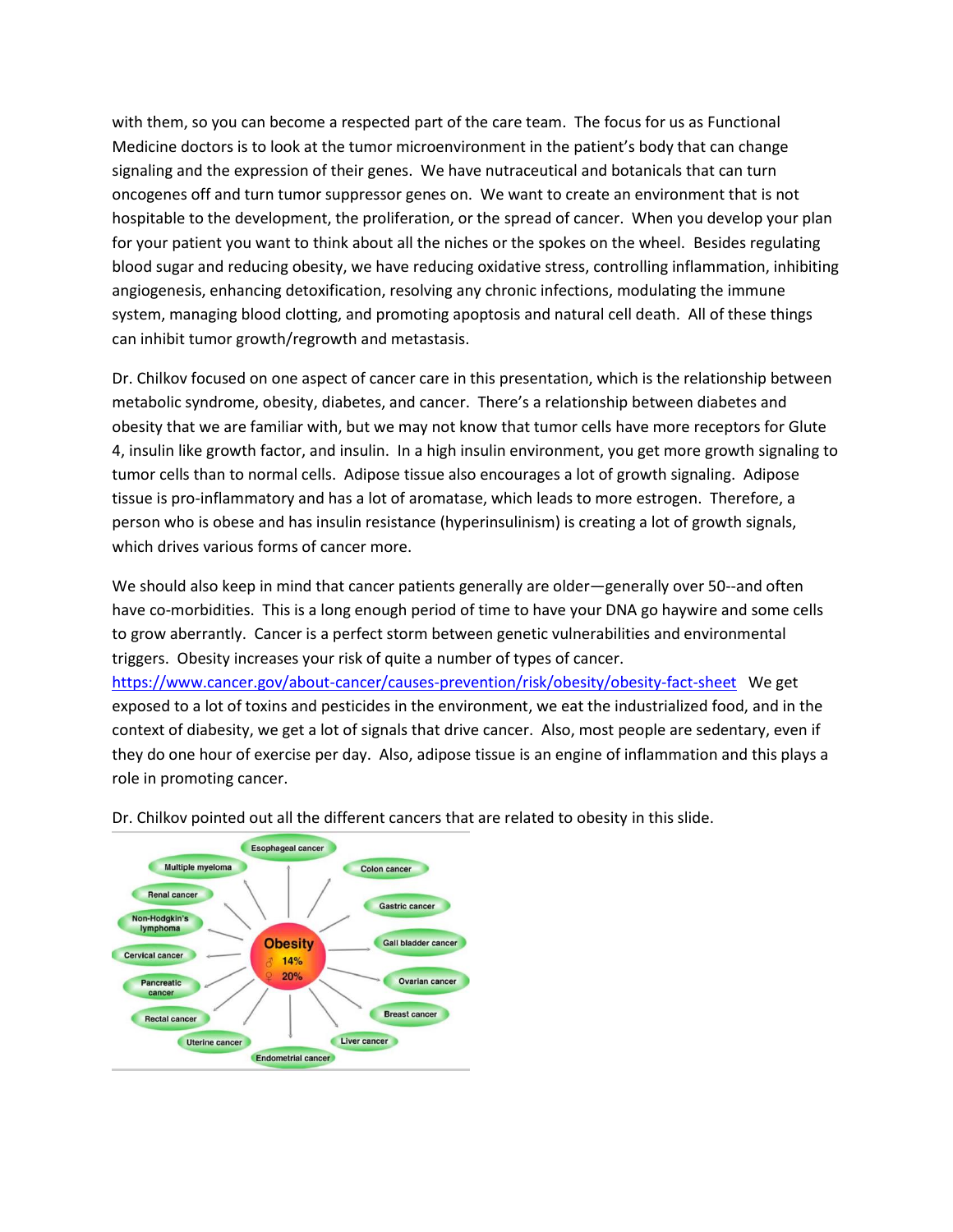There is also increased cancer mortality rates in patients who are obese: <http://www.nejm.org/doi/full/10.1056/NEJMoa021423#t=article>

Here is another great slide from Dr. Chilkov on the molecular pathways that connect diabetes and insulin resistance and cancer:



Dr. Chilkov said that when you are dealing with a stage III or stage IV cancer, one of the best things you can do is tell your patient that you have a long term plan for them. You may find that at this stage of care when the oncologist is starting to run out of ideas, the oncologist may be more receptive to some of the tools that we can offer in our toolbox. Dr. Chilkov pointed out that with the increasingly regulated health care industry, with doctors having to follow more rules, oncologists may be open to some suggestions from us at this point.

It may be beneficial to put such a cancer patient with an elevated IgF1 on a lower protein, more vegan diet that lowers methionine, which can shrink tumors and reduce cancer proliferation. But this can also cause sarcopenia. So if you have an elderly patient who is already sarcopenic, then a low protein diet may not be a good idea.

Dr. Chilkov mentioned some simple lab tests that may provide some useful information, including inflammatory factors, like CRP. She also said that you can order a CBC and look at the Neutrophil/Lymphocyte ratio, which has been shown to correlate with cancer prognosis. A neutrophil/lymphocyte ratio above 4 is correlated with a significantly worse prognosis with an optimal level below 2. You can also order Interleukin 6 and Interleukin 8, which are also inflammatory markers. Also, most patients have aberrations in their CYP1b1 pathway. Some oncologists will put steroids in their cancer patient's chemo infusion to prevent inflammation, but this will elevate their blood sugar and this will lead to a worse outcome. If the patient is robust enough to follow a ketogenic diet or to fast before their chemo or radiation, this will stress the tumor cells and lead to a better kill rate. This is a way that we can help to improve outcomes with our cancer patients. Patients with obesity or insulin resistance will have inflammatory cytokines, elevated leptin, and decreased adiponectin, as you can see in the diagram above. If you change their body composition, you change leptin and adiponectin. With obesity, you also get more aromatase and more free estrogen and you get a decrease in sex hormone binding globulin. This leads to more mitosis, more DNA damage, inhibition of apoptosis, and more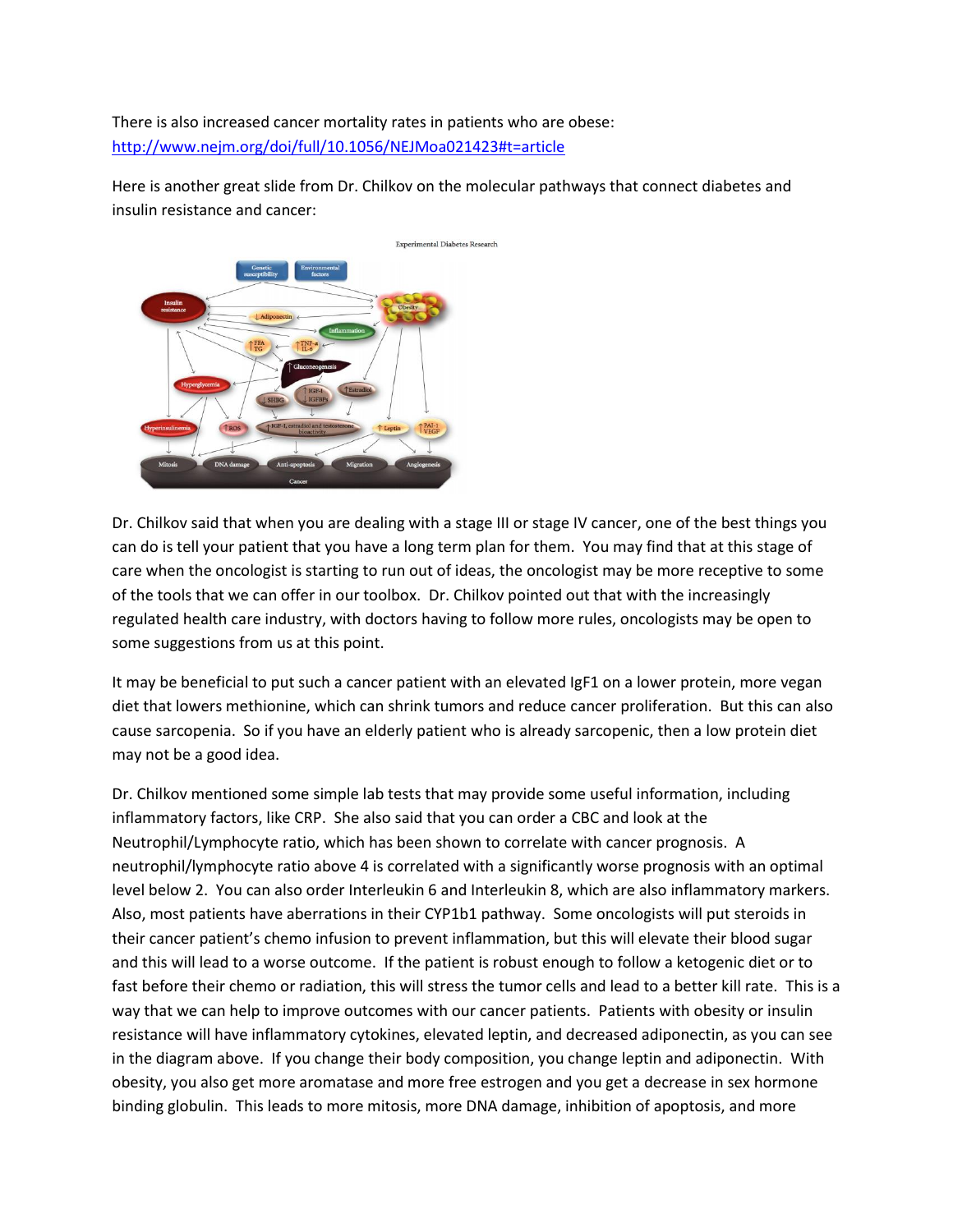angiogenesis. Cancer cells use angiogenesis to create its own blood supply. By the time you have a tumor mass of 3 mm, which is the size of the head of a pin, you have a billion cells. So, by the time you have a mass that can be seen on a scan, you have a likelihood that some of those cells are swimmers and they have left the primary site. So it is really a myth that even in stage one that you only have local disease. Cancer is really a systemic disease and it needs to be treated as such.

Dr. Chilkov explained that one of the things that you can do to personalize care you send some of the tumor cells to get molecular testing for various genetic variants, which can assist you to better use nutraceuticals and botanicals to influence the tumor environment to inhibit tumor proliferation. For example, if you have tumors that have aberrations in the gene PTEN that results in tumor suppressors being turned off, that can be turned back on with a phytonutrient known as Honokial from Chinese magnolia bark.<https://www.ncbi.nlm.nih.gov/pmc/articles/PMC3663139/> This is an example of how botanicals and nutraceuticals can impact the growth of cancer in the body.

Someone asked what is the minimal amount of protein that must be included in the diet to prevent sarcopenia and Dr. Chilkov said about 60 gm protein per day. Nalini said that she will see where the patient is at presently with diet and figure out the best nutritional approach for them and what they are willing to do. I brought up the challenges of regulating blood sugar on a vegan or vegetarian diet, and Dr. Chilkov explained that vegetarians will need to eat low carb vegetarian and use the green smoothie/shake as a way to get extra protein. A doctor brought up the thought that eating a lot of animal protein will raise IgF1 levels, which promotes cancer.

Dr. Chilkov said that there is a lot of literature on ketogenic diets for cancer due to the Warburg effect. Tumor cells are efficient at using glucose and will shift their mitochondrial functions towards glucose and away from the electron transport chain to make ATP, even in an oxygen rich environment. This is unique to tumor cells. Lactic acid dehydrogenase is a blood test you can order that will be elevated if there is this energy substrate shift. Ketogenic diets work because they reduce the insulin signaling. But staying on a pure ketogenic diet is very difficult. Such a diet is very high fat with low protein and very low carbs. Patients often feel nauseous and often have diarrhea due to all the undigested fat in their stool. It is very hard to stay on a strict ketogenic diet long term, so it may be better to do ketogenic one or two days per week and do a less strict low carb diet on the other days. Or they can do intermittent fasting, such as the 12-14 hour fast, which can be beneficial if they only do it on the day of treatment. Chemo is usually active for about 4 days, so those are the days to do what you can to make the chemo cells more stressed.

Dr. Chilkov said that intermittent fasting or a low carb diet can have almost the same impact on cancer as a ketogenic diet, though she did mention that with brain cancer patients the ketogenic diet seems to have the biggest impact, so with those patients it is worth the negatives to press them to do ketogenic as many days per week as the can. For non-brain cancer patients, if you can get them to do keto, then do keto. But if they won't then have them do a low carb program and that should have pretty much the same impact on reducing insulin signaling. Dr. Chilkov said that she explains to her patients that anything that tastes sweet on their tongue will trigger an insulin response. Patients think that it is sugar that is the focus, but actually the most important thing is to reduce insulin. She instructs her patients to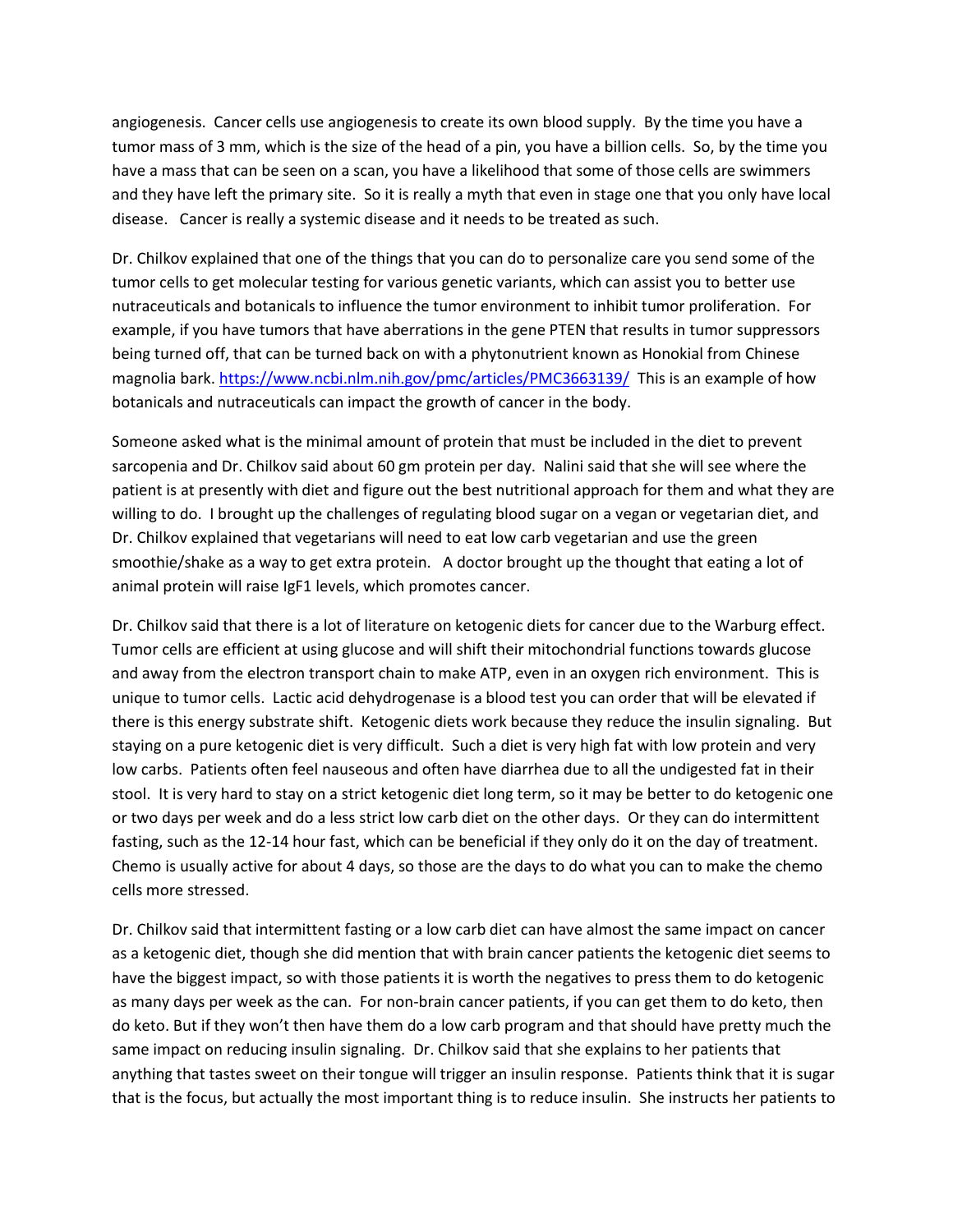avoid eating grains and desserts. Half their plate should be vegetables and the other half should be protein and healthy fats.

I mentioned that a few of my patients have been instructed by their oncologist to fast the day before and the day of chemo, as well as the day after, to improve tumor kill. Dr. Chilkov also mentioned insulin potentiation therapy that is used by some integrative oncologists to improve the effectiveness of chemo and radiation.

Dr. Elkin asked about some of the newer immunotherapies, which are not traditional chemo. They are more targeted therapies, which is good, since they are not chemo. Dr. Chilkov said that most of the immunotherapies are PD-L1 inhibitors, which turn off the switch that reduces the ability of the immune system to attack the cancer. From Wikipedia, the source of all knowledge: "In the cancer disease state the interaction of PD-L1 on the tumour cell surface with PD-1 on a T-cell reduces T-cell function signals to prevent the immune system from attacking the tumour cells. Use of a PD-L1 inhibitor that blocks the interaction of PD-L1 with the PD-1 receptor can prevent the cancer from evading the immune system responses in this way." Sometimes it doesn't work at all since the patient is not able to mount enough of an inflammatory response. Sometimes there is too much of an immune response and the patient can even die from uncontrolled inflammation from immunotherapy. These should not be given with autoimmune patients. So there is a lot of experimentation and confusion about when these drugs will be effective and when they won't.

Tumor cells hide from the immune system. There are several mechanisms to do this, including that: 1. Tumor cells can disable T cells through signaling, and 2. They can signal fibrosis and this creates little raincoats around the tumor cells and the immune cells then can't see the tumor. Dr. Chilkov explained that those in the cancer field are learning when these PD-L1 drugs can be more or less effective in which cancer patients.

Dr. Chilkov mentioned the benefits of Metformin in having an anticancer effect, esp. in patients for whom diet and lifestyle is not able to control their insulin response. Dr. Seaton asked about Berberine, and Nalini explained that berberine, which comes from herbs such as Goldenseal, Oregon grape, and Barberry, has an effect similar to Metformin in improving insulin sensitivity. Berberine is an Isoquinoline Alkaloid that also has impact on proliferation and cell division and apoptosis, so it has some direct anticancer effects. Berberine is also anti-inflammatory. So berberine is an excellent herb to use with cancer patients.

I asked why some of the studies show an inverse relationship between prostate cancer and diabetes or insulin resistance, as compared to most other forms of cancer. Is prostate cancer an outlier? Dr. Chilkov said there is no definitive research to explain why that is. And there is research showing benefits of Metformin with prostate cancer.

Dr. Chilkov mentioned some of the research showing that intermittent fasting improves outcome in breast cancer patients, including the WHEL study noted in these 2 slides: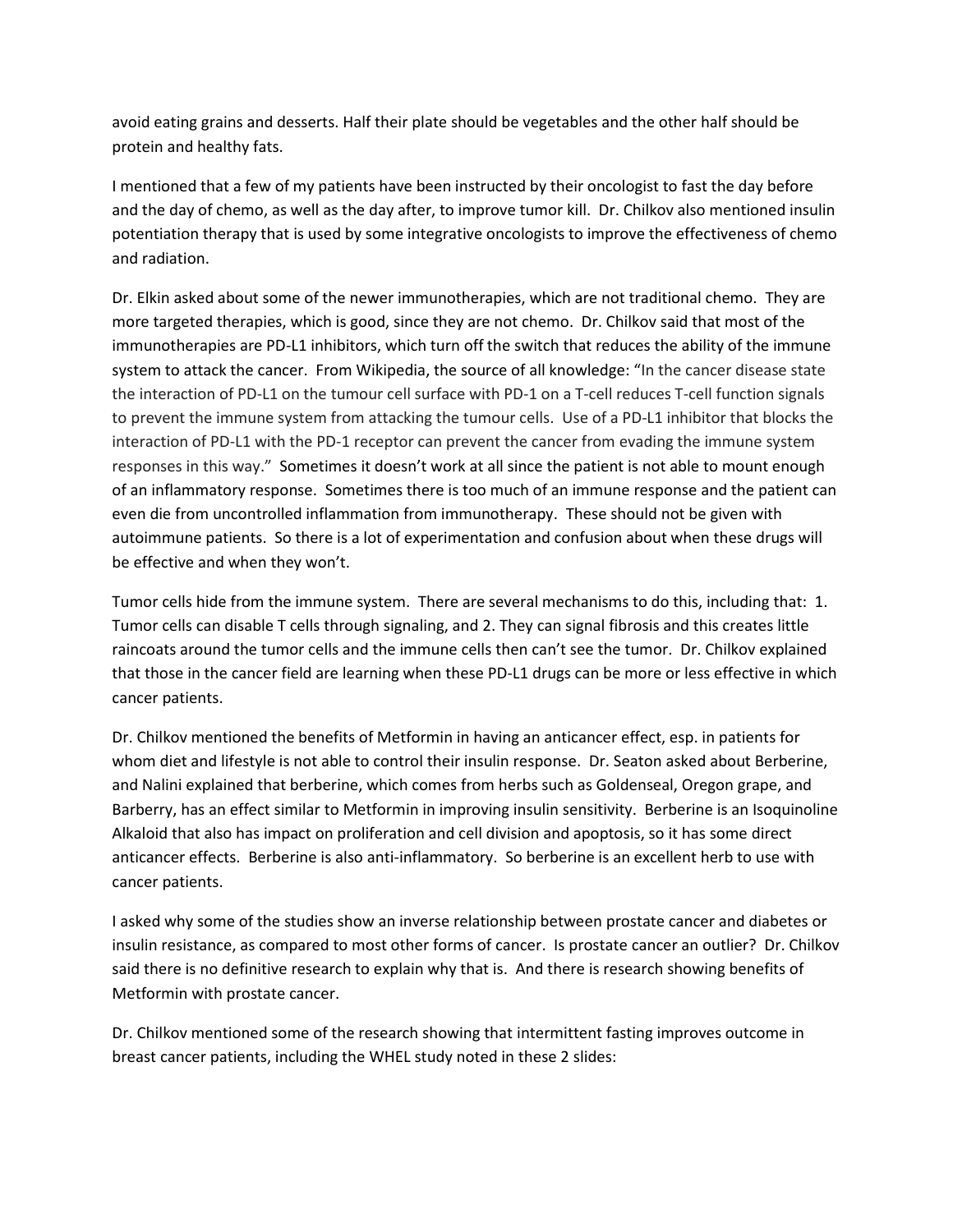| JAMA Oncol. March 31, 2016, Catherine R. et al<br><b>Prolonged Nightly Fasting</b><br>and Breast Cancer Prognosis<br><b>Women's Healthy Eating and Living" (WHEL) study</b>                                              |                                                                   | JAMA Oncol. March 31, 2016, Catherine R. et al<br><b>Prolonged Nightly Fasting</b><br>and Breast Cancer Prognosis<br>Women's Healthy Eating and Living" (WHEL) study                                                                                                    |  |
|--------------------------------------------------------------------------------------------------------------------------------------------------------------------------------------------------------------------------|-------------------------------------------------------------------|-------------------------------------------------------------------------------------------------------------------------------------------------------------------------------------------------------------------------------------------------------------------------|--|
| • Cohort of 2413 patients with early-stage breast cancer<br>• No patients had diabetes at enrollment<br>• Ages 27 to 70 years at diagnosis<br>$\cdot$ 7 year follow up                                                   |                                                                   | • 36% higher risk of breast cancer recurrence in those<br>who did not fast for greater than 13 hours, at night<br>. 21% higher risk of dying from breast cancer (a trend.                                                                                               |  |
| Breast cancer survivors, who reported consistently<br>not eating for 13 hours or more (overnight), had a 36%<br>lower risk of having a breast cancer recurrence and<br>21% lower risk of dying from their breast cancer. |                                                                   | albeit not statistically significant) in those who did not fast<br>for greater than 13 hours, at night<br>. 22% higher risk of death from any cause (a trend,<br>albeit not statistically significant) in those who did not fast<br>for greater than 13 hours, at night |  |
| <b>American Institute of</b><br>Integrative Oncology                                                                                                                                                                     | @ American Institute of Integrative Oncology, All rights reserved |                                                                                                                                                                                                                                                                         |  |

Dr. Chilkov talked about the importance of including in her cancer patients' diet a therapeutic shake. A therapeutic shake is a healthy version of Ensure, which is often recommended to cancer patients but is loaded with sugar, artificial sweeteners, artificial colors and artificial flavoring. This makes it easier to eat a more plant based diet and avoid eating a lot of meat and still get enough protein. It's also an easier way to get an increased concentration of greens and various nutrients instead of having to swallow too many capsules, including healthy fats. This is especially helpful when you have patients who are too nauseous to eat solid food and are losing weight or who may have trouble swallowing if they have throat or neck cancer:



Even though we didn't talk much about curcumin this evening, this is one of the most incredibly anticancer nutraceuticals and I just love this slide of Dr. Chilkov's that she has shown at her seminars in the past of all the genes that are targeted by curcumin. By contrast, the pharmaceutical industry is developing drugs that can target one of these genes that get touted as such incredible medications, such as Avastin, when we have a natural product that targets all of these. This is why nutrition should get more credit for the role it can play in reducing cancer, if we do the right things.